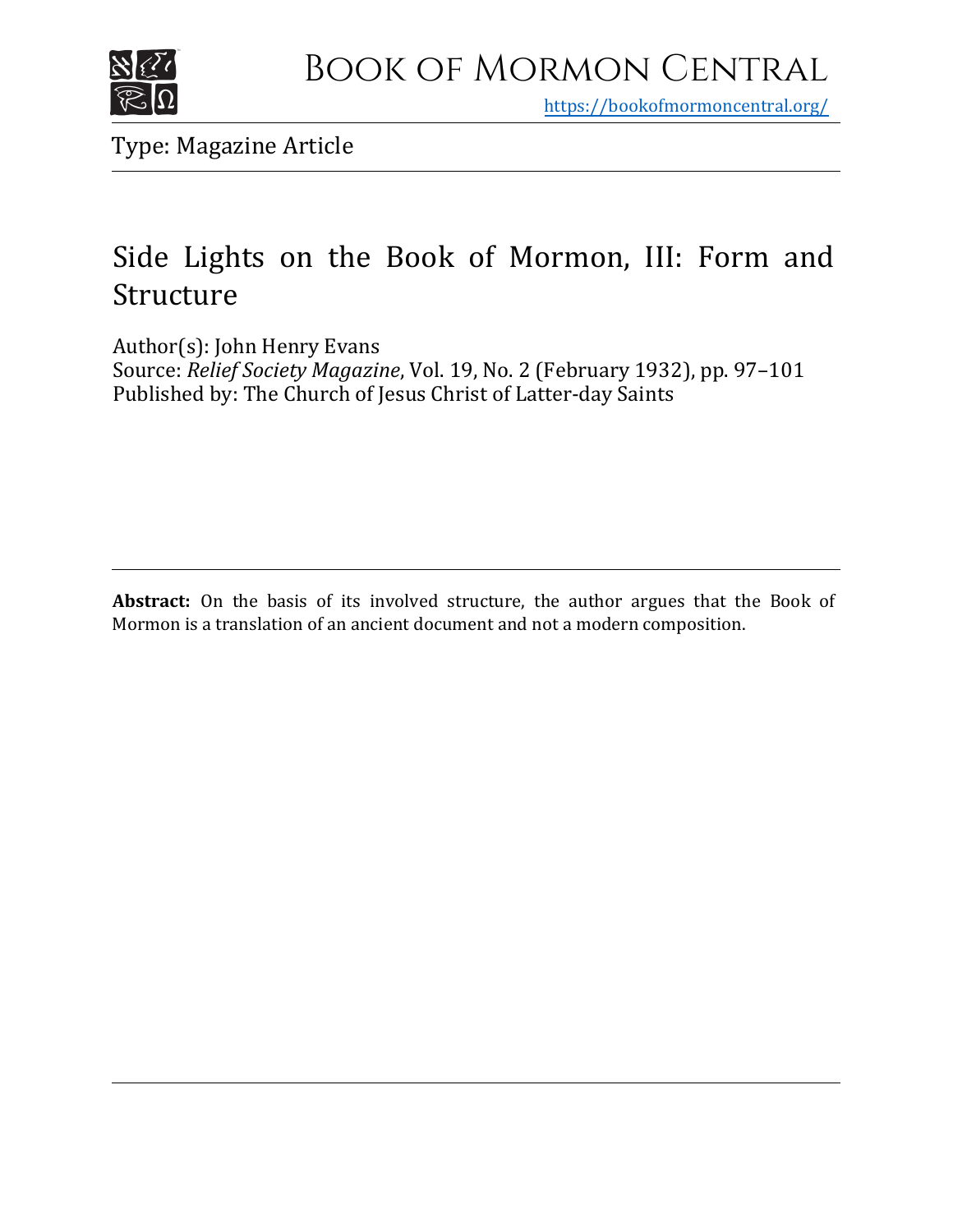### Side Lights on the Book of Mormon

*By John Henry Evans*

### III

#### Form and Structure

FORM AND STRUCTURE<br>
IF the *Book of Mormon* is a modern composition—that is, if it<br>
was written by Solomon Spauld-<br>
ing or Sidney Rigdon or the unaided F the *Book of Mormon* is a modern composition—that is, if it was written by Solomon Spauld-Joseph Smith—then its literary form and structure and details generally would bear the stamp of modernity.

But if, on the contrary, the Nephite Record is an ancient composition—that is, if Joseph Smith's account of its origin is true, that he translated it by divine power from gold plates given him by an angel —in this event the work would bear evidences of antiquity in form and structure and some of its details.

It is the purpose of the present article to examine, very briefly and inadequately, to be sure, some of the outstanding literary features of the book, with a view to ascertaining which of these corresponds with the facts in the case.

To begin with, let us see just how the case stands as to the real authorship of the *Book of Mormon.*

As everyone knows, the first theory, the theory of Joseph Smith's neighbors about the time the work appeared, was that Joseph Smith himself wrote it. Of course, they discounted the 'idea that he was divinely inspired to do so. What puzzled them, though, and piqued them as well, was that one of their own number, and one, too, whom they did not at all look up to, should have written a book. Nevertheless, there was nothing else to do than to believe that he had actually written it, because everything in the situation pointed that way. A year later Alexander Campbell, a Chris-

tian minister, accepted this idea as a fact.

And then came the Howe-Hulburt theory that Joseph Smith did not after all write the *Book of Mormon,* but that somebody else with more literary ability wrote it. And they looked about for that somebody. The result was the Spaulding-Rigdon theory.

According to this explanation Solomon Spaulding, who was a minister, wrote a manuscript about the first settlement of America by Romans. This manuscript he gave to a printer in Pittsburg to look over. By some means not yet clear Sidney Rigdon, also a minister, got hold of the manuscript, rewrote it, and then somehow turned it over to the Palmyra youth, who published it under the title *The Book of Mormon.*

Nowadays, however, no one with a knowledge of the facts in the case accepts this theory of the origin of the work. It is believed only by those who are satisfied with a catch phrase, which for some reason they do not care to examine. The theory fairly bristles with difficulties—the connection between the printer and Rigdon, for instance, the connection between Rigdon and the Prophet, and the lack of similarities between the Spaulding manuscript, which was discovered about fifty years afterwards, and the *Book of Mormon.*

And so today there is almost no one to dispute the idea that Joseph Smith, somehow, is the  $\rho$  one responsible for the Nephite Record. The only question is, Did he compose it with or without divine aid? In other words, is it an original com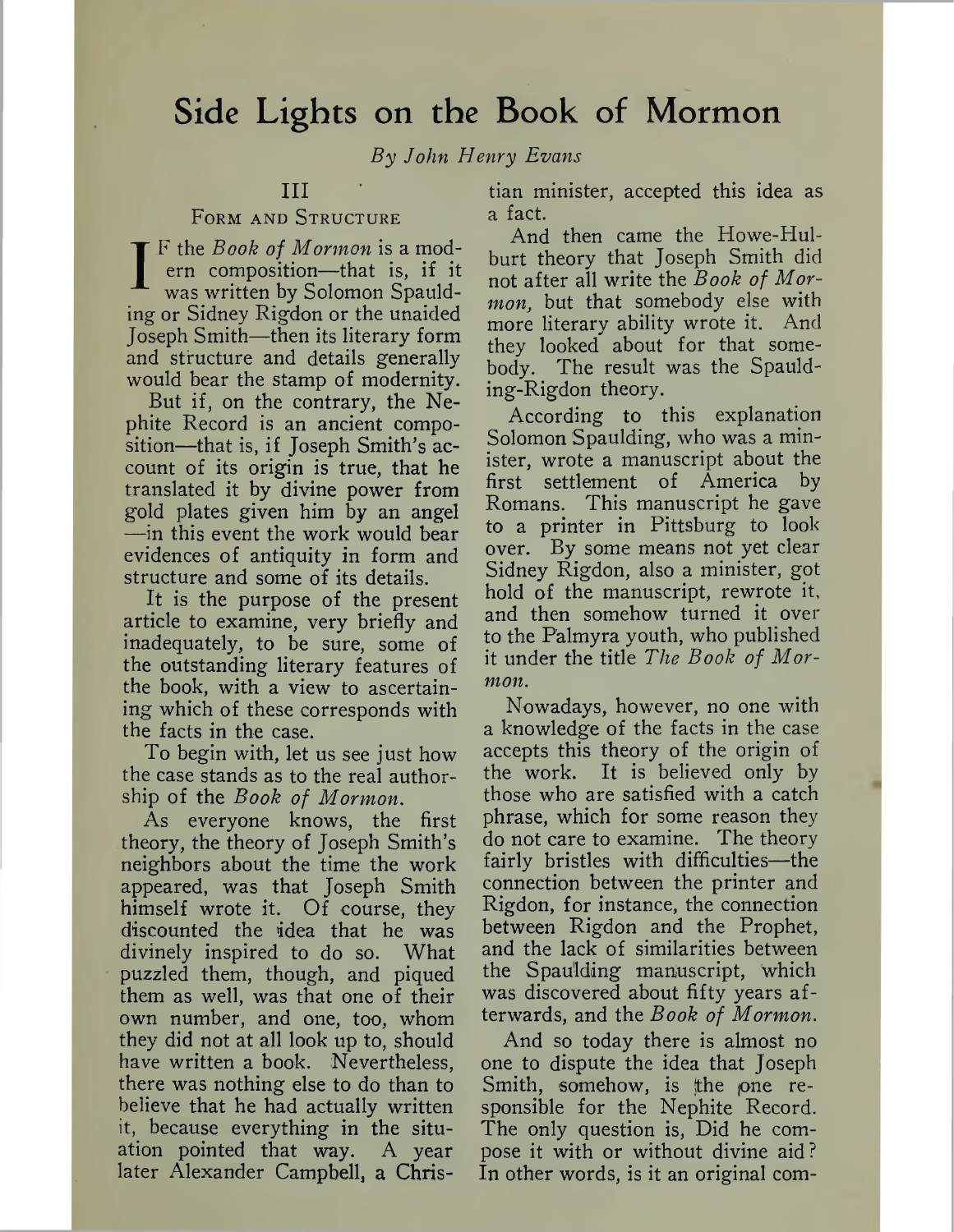position by him or is it a translation of an ancient book? John Fiske, an American historian, accepts the theory that Joseph Smith is the author of the work and thinks no special talent was necessary to write it.

ITliterary structure the *Book of Mormon* is complex rather than simple.

If the work were simple in form, it would carry but one thread of action throughout. That is to say, it would begin with the little colony that left Jerusalem six hundred years before Christ and follow their fortunes as they developed into a nation and then lost their national identity in the darkness that came on about four hundred years after Christ. In this event the narrative would be simple in its literary structure.

But the book does not do that. On the contrary, the narrative is full of digressions, interrupted by comments, explanations, and expositions of doctrine.

The story begins with the departure of Lehi's family and a few others from Palestine. Thence it carries the action forward across the sea to the Land of Promise, till they divide into the Nephites and the Lamanites. This, with some further action, covers the first one hundred and thirty-two pages of the current edition of the Record—from about 600 B. C. to about 200 B. C. This would be a period of about four hundred years. As a matter of fact, however, the greater portion of this is not narrative at all, but discussion and quotation.

If the entire period of Nephite history were written on this scale (less than four hundred years in one hundred thirty-two pages) and if we omit the quotations, then we should have a book of only about two hundred seventy-five pages.

The rest of the book is even more complex. But here the complications are in the narrative mainly, although in this part, too, there are long quotations and expositions of doctrine. During the whole period, of course, the two threads involving the two peoples are maintained. And then, after the lapse of about four hundred years, we learn for the first time that there have been people living on the continent almost from the time the Lehites arrived here, namely, the Mulekites, who also were Jews from Palestine. There are detours here, too, from the main narrative in the form of accounts of a missionary expedition and a new colony planted in the old home of the Nephites. Meanwhile, foreign wars and internal rebellion distract attention from the principal line of action. To cap the climax, we have at the end of the volume, by way of an after-thought, it would appear, a thirty-two-page abridgment of the record of a still different people, who occupied the continent before the coming of the Nephite-Mulekite nation; also some isolated documents giving the religious forms used among the Nephites in the days after Christ.

Not including the quotations, which are rather numerous here, too, the account of the events occurring in this period is given seven-tenths of a page per year. If the entire period of Nephite history were written on this scale, we should have a volume of almost exactly two hundred pages more than we have in our current edition of the *Book of Mormon,* or seven hundred twenty-five pages.

This involved structure is certainly not modern. It is far from what anyone would write even in the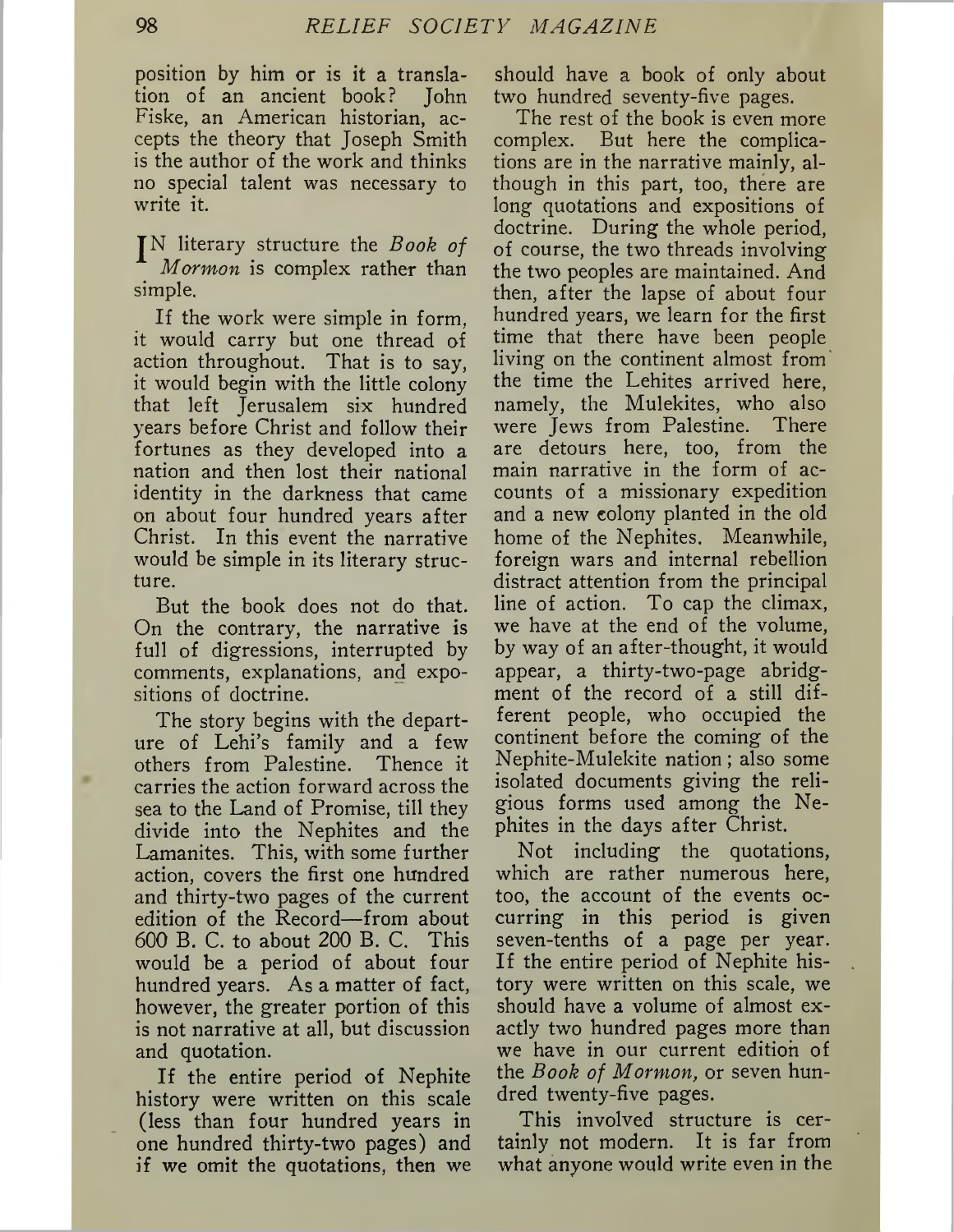first years of the nineteenth century. On the contrary, it is the kind of thing we might expect of a translation made after the fashion that Joseph iSmith says the *Bool? of Mormon* was done. In a word, the structure is that of a translation of an ancient document, not of an original composition.

If the *Book of Mormon* were of modern origin, it is probable that its form and structure would be more modern in appearance than it is. That is, greater use would doubtless be made of the forms in which books were cast, even in the early nineteenth century—chapters, section headings, and the rest.

There is a story to the effect that the typesetter at the printer's in Palmyra offered to make such alterations in the form as would bring it into greater conformity with modern usage. But the Prophet, although grateful for the suggestion, would not allow any changes. If he had composed the work, it is likely that he would have welcomed any suggestion that might make the book more modern in appearance. But as it was, he acted on the assumption that the book was not his, that he was only its translator, that he had been inspired in his work of doing it into English, and that, therefore, it should appear as much like the original in form as possible.

S<sup>O</sup> much for the larger literary aspect of the Nephite Record. There is, however, another aspect in the same line of thought which deserves attention, although not so obvious to the casual reader until it is pointed out. It is the spirit of unity in the work, the manner in which the details are selected so as to create a single effect.

In all literary composition particulars crowd upon the mind in the

most confusing variety. Unless there is a selective principle in the mind, all these particulars look alike in importance. Especially is this the case with the untrained writer of books. As soon, however, as some general principle of selection makes its appearance, the details all fall into their place, on the basis of their importance and relevancy.

When the material to be shaped into an article or a book is concrete —that is, when it involves persons, things, and happenings, as in fiction and history—the task is difficult enough. But when, as in the *Book of Mormon,* ideas are the main thing and these ideas are brought out by means largely of persons and events, the difficulties are greatly increased. When, therefore, Professor Fiske tells us that the only ability needed in the composition of the Nephite Record is an acquaintance with the language of the *Bible,* he is surely not thinking of the intellectual strength and fiber necessary to whip a vast number of details into shape so as to create in the reader a single impression of theme and spirit.

The purpose of the *Book of Mormon* is not to give a picture of the political or the social or the artistic life of its peoples. If that were the case, we should have a very different set of details from those now in the book. The purpose of the *Book of Mormon,* on the contrary, is to give a picture of the moral and spiritual life of those peoples in relation to the will of God.

This is perfectly clear from what Nephi, the first writer in the book and the real founder of the Nephite nation, says on the subject in the very beginning.

"It mattereth not to me," he says (First Nephi, chapter 6, verses 3 to 6, inclusive) "that I am particular to give a full account of all the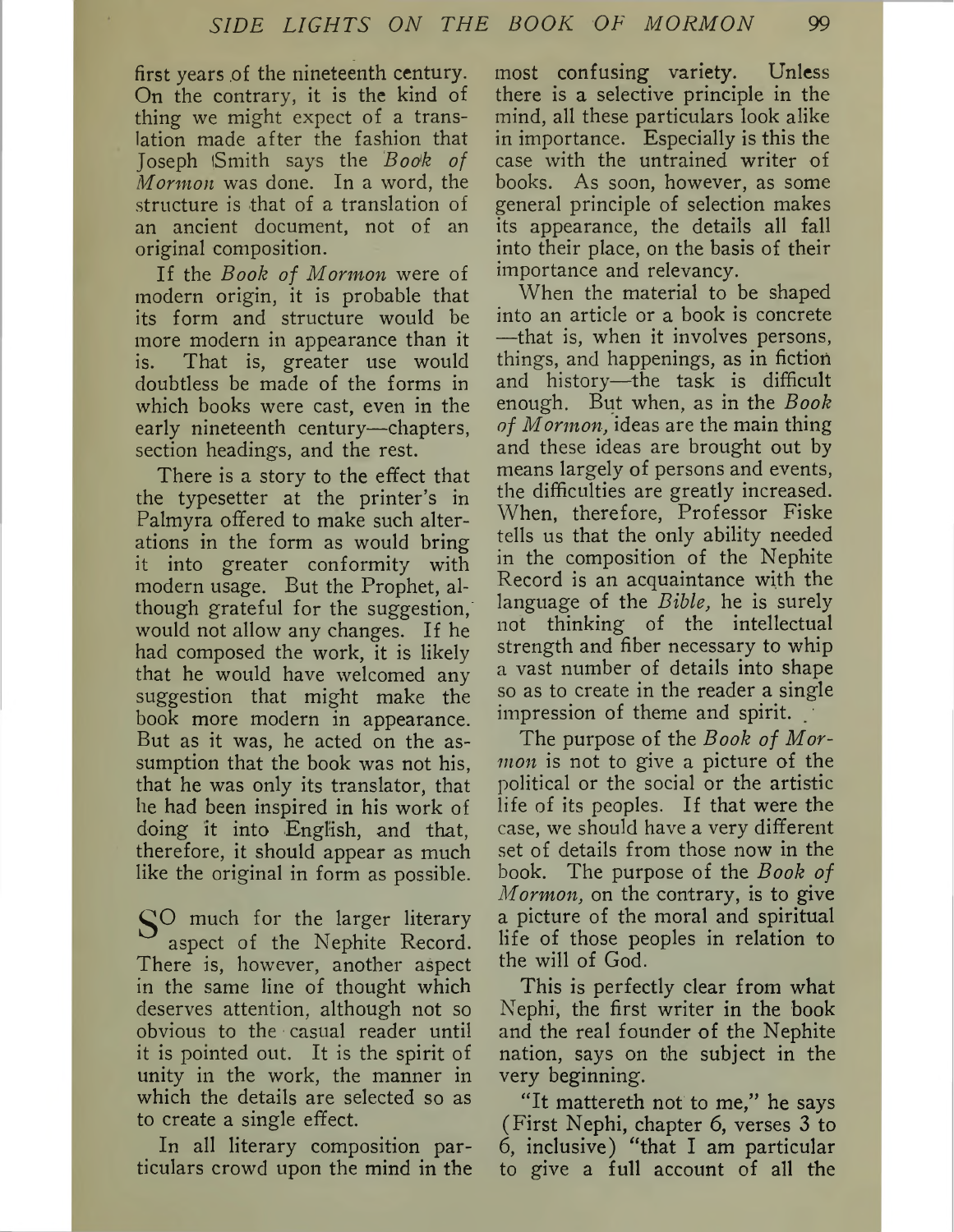things of my father, for they cannot be written upon these plates, for I desire the room that I may write of the things of God. The fulness of mine intent is that I may persuade men to come unto the God of Abraham and the God of Isaac and the God of Jacob, and be saved.

Wherefore, the things which are pleasing unto the world I do not write, but the things which are pleasing unto God and unto those who are not of the world. And I give commandment unto my seed that they shall not occupy these plates with things which are not of worth unto the children of men."

These words were said, of course, to those historians who were to set an account on the "smaller plates." But they were heeded also by Mormon, who made an abridgment of the "larger plates" of Nephi in what we now call the *Book of Mormon.* So that this record may be said to be a working out of this fundamental idea. In other words, the principle of selection adopted by the writers of the first one hundred thirty-two pages of the book and by Mormon and Moroni, was this thought expressed by Nephi on the very threshold of his literary undertaking.

THERE is a singular thing about the *Book of Mormon:* A very great deal of the material centers in its personalities. Almost it might be said that the work is a series of character sketches on the religious side. No book better carries out Carlyle's theory—that history is the biography of its great men. Eliminate Nephi, Lehi, Benjamin, the two Mosiahs, the two Almas, Ammon, the two Moronis, the Nephis of a later period, Samuel the Lamanite, Mormon—and where are we in the *Book of Mormon?* Even the

"bad" men in the work—Korihor, Nehor, Amalickiah, and the rest are but foils to accentuate the good qualities of the book's chief characters. What its main personalities think, what they say, what they do, their relation to God and their fellows, their influence on others, how events affect them—this is what the writers of the *Book of Mormon* are concerned with chiefly.

This biographical feature of the Nephite Record has been noted by a critic of Joseph Smith and used to the Prophet's disadvantage in connection with the *Book of Mormon.*

Nephi and Joseph Smith, the critic says, are one and the same person. And he bases this assertion on some similarities between the two. Joseph and Nephi are both very young; they are "large of stature their fathers are both visionary; and they are themselves given to "seeing things."

And this is true as far as it goes. But there the resemblance ends, and the differences begin. It is true, too, that both Nephi and Joseph use the pronoun "I" <sup>a</sup> great deal in their writings. But there is no likeness whatever between the things that happen to Nephi and the things that happen to Joseph Smith.

And this is remarkable. For, in spite of everything, authors unconsciously insinuate themselves, their thoughts, and their doings into their original compositions. Sometimes these are hard to discover, so effectively have they been disguised —harder in the case of skilled writers than in inexperienced. But they are there just the same. There is none of this, however, in the *Book of Mormon.*

Aside from the resemblances pointed out between Joseph Smith and Nephi and a few others—the